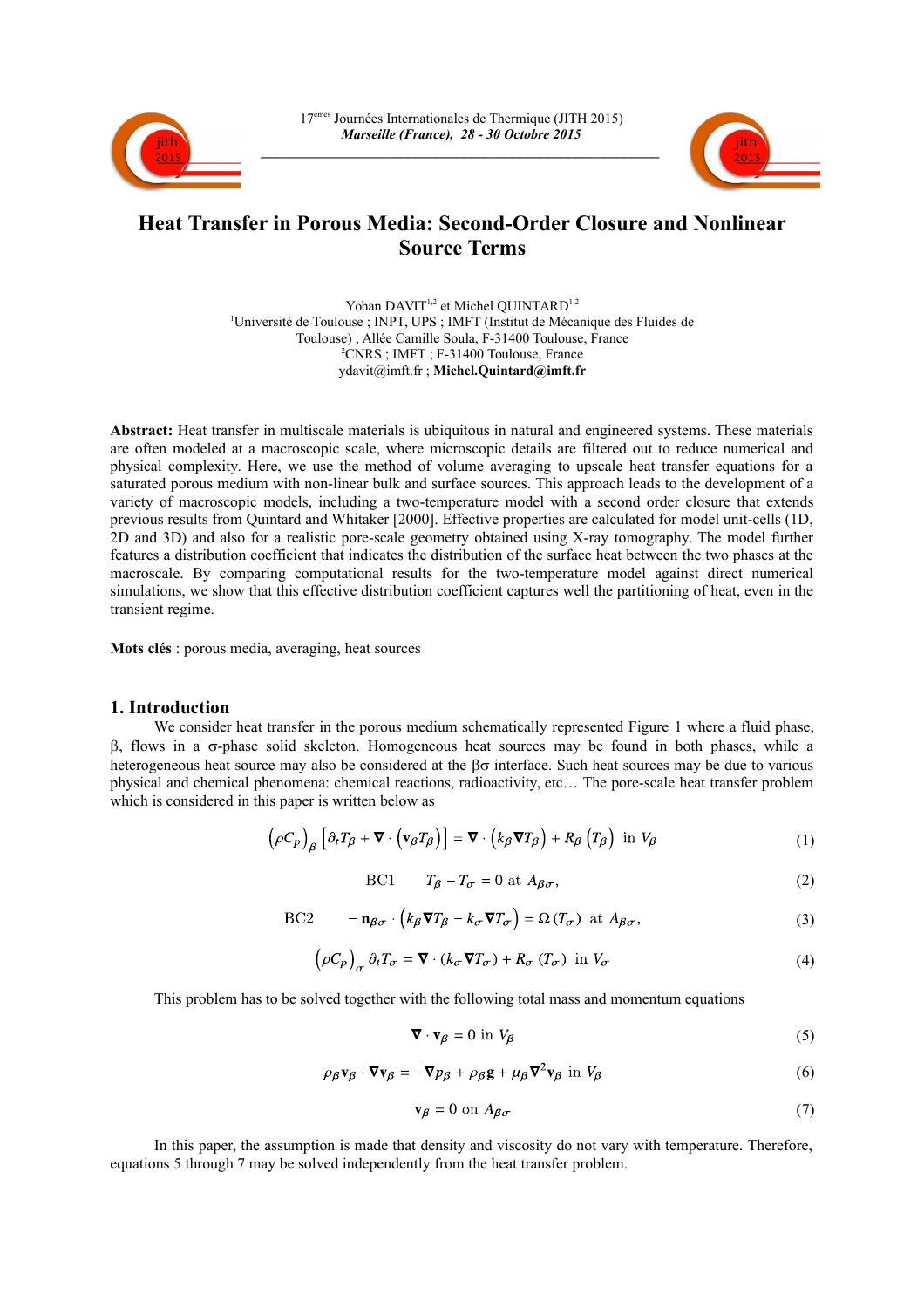

<span id="page-1-0"></span>Figure 1 : Titre de la figure

The upscaling of the heat transfer problem has received a lot of attention in the literature. It is emphasized in [1] that several models may be developed:

- $\bullet$  direct numerical simulation and heuristic models  $[2, \dots]$  $[2, \dots]$
- $\bullet$  one-temperature, local equilibrium models [\[3,](#page-8-13) [4,](#page-8-12) ...],
- two-temperature, local non-equilibrium models, with linear driving force [\[5,](#page-8-11) [6,](#page-8-10) ...] or more sophisticated mathematical expressions involving, for instance, convolution products [\[7,](#page-8-9) [8,](#page-8-8) ...],
- various one-temperature representations of non-equilibrium situations [\[9,](#page-8-7) [10,](#page-8-6) [11,](#page-8-5) ...], such as the asymptotic behavior of two-temperature models, fractional derivatives, wave equations [\[12\]](#page-8-4), etc...
- hybrid or mixed models coupling macro-scale equations with micro-scale pore-scale submodels.

In this paper, we particularly discuss the way the heat sources appear in the macro-scale models. In the case of a local equilibrium model, a total source term is introduced in the equation for the mixture temperature, *T βσ ,* under the form

$$
R^{\text{LE}} = \varepsilon_{\beta} R_{\beta} \left( T^{\beta \sigma} \right) + \varepsilon_{\sigma} R_{\sigma} \left( T^{\beta \sigma} \right) - a_{\nu} \Omega \left( T^{\beta \sigma} \right) \tag{8}
$$

where  $a_v = A_{\beta o}/V$  is the specific area of the porous medium. The macro-scale source term is simply the average of the pore-scale source terms. In the case of local non-equilibrium models, the homogeneous source terms, as far as non-linearities are not concerned, do not pose a problem and averages appear in the right-hand sides of the respective phase equations. This is another matter for the heterogeneous source term. In the engineering practice, for instance catalytic burners [\[13\]](#page-8-3), the total produced heat flux is assigned to the solid phase. However, a thorough pore-scale analysis or upscaling results do not necessarily support this choice as it is emphasized in this paper.

The objective of this work is two-fold. First, following [[1,](#page-8-2) [14\]](#page-8-1), the theory that leads to a local nonequilibrium model incorporating the effect of the heat sources terms is briefly developed. Then some quantitative applications of the theory that emphasize the applicability of the proposed model are presented.

#### **2. Theory**

Averages are defined classically as [\[15\]](#page-8-0)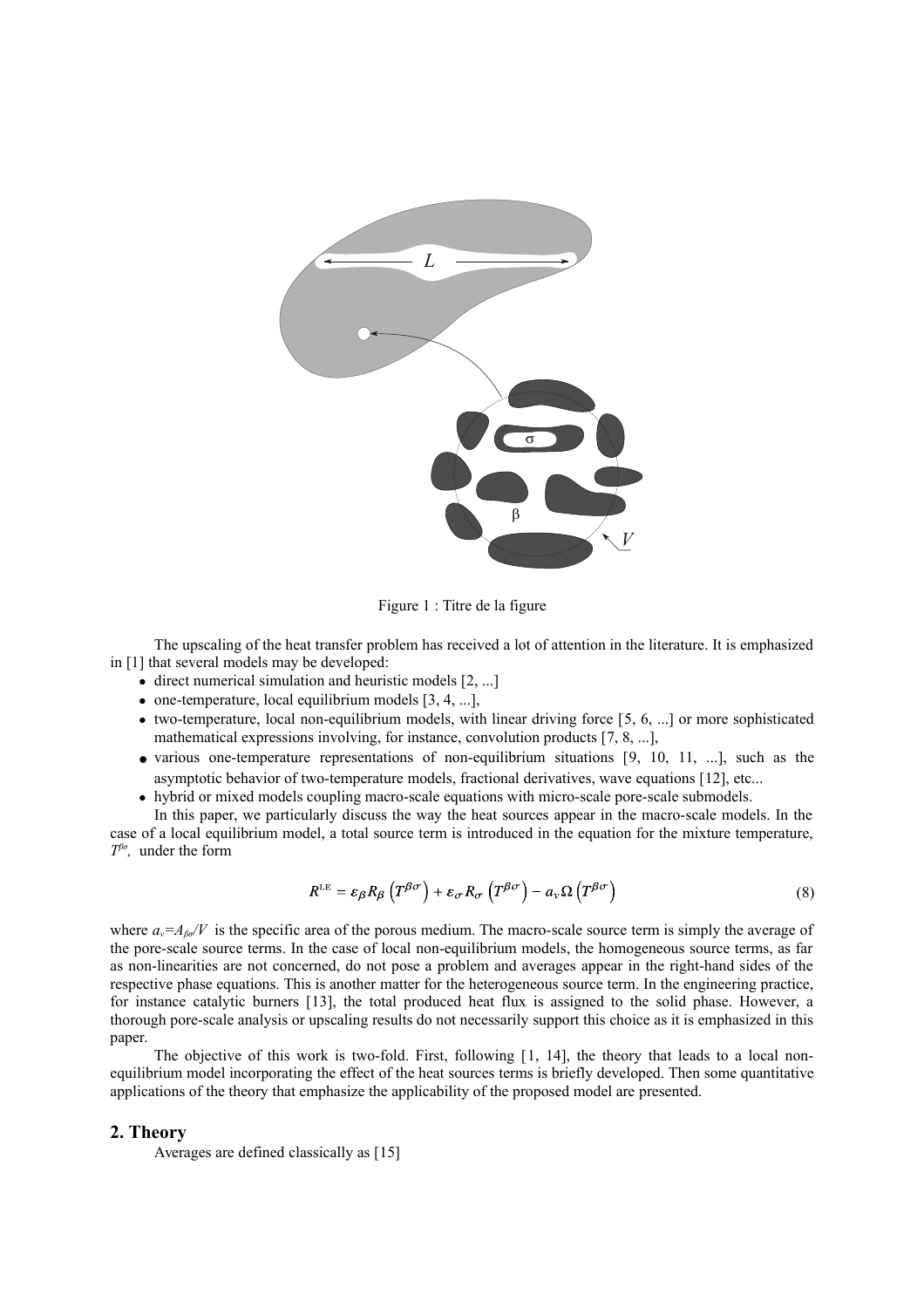$$
\left\langle \psi_{\beta} \right\rangle = \frac{1}{V} \int_{V_{\beta}} \psi_{\beta} dV \tag{9}
$$

for any variable *ψβ* defined in the β-phase. The phase intrinsic average is defined as

$$
\langle \psi_{\beta} \rangle = \varepsilon_{\beta} \langle \psi_{\beta} \rangle^{\beta} \tag{10}
$$

with the β-phase volume fraction, *εβ*, defined as

<span id="page-2-0"></span>
$$
\varepsilon_{\beta} = \frac{1}{V} \int_{V_{\beta}} dV \tag{11}
$$

Deviations to the averaged values are also classically defined as

$$
\psi_{\alpha} = \langle \psi_{\alpha} \rangle^{\alpha} + \tilde{\psi}_{\alpha} \quad \alpha = \beta, \sigma \tag{12}
$$

The mixture temperature,  $T^{\beta\sigma}$ , may now be defined precisely as

$$
\left(\rho c_p\right)^* T^{\beta \sigma} = \varepsilon_\beta \left(\rho c_p\right)_{\beta} \left\langle T_\beta\right\rangle^{\beta} + \varepsilon_\sigma \left(\rho c_p\right)_{\sigma} \left\langle T_\sigma\right\rangle^{\sigma} \tag{13}
$$

with

$$
(\rho c_p)^* = \varepsilon_\beta (\rho c_p)_\beta + \varepsilon_\sigma (\rho c_p)_\sigma \tag{14}
$$

# **2.1. averaged equations and deviation equations**

The upscaling theory is not described with all details in this paper, the reader is referred to the cited literature for an introduction to averaging, thermal dispersion, etc... Since the emphasis here is on heat sources, the appropriate references are taken from a first development given in [\[1\]](#page-8-2) with a subsequent improvement in [\[14\]](#page-8-1), especially in terms of a second order closure. Only major steps are outlined below.

The first step starts with the averaging of the pore-scale equations. Making use of the averaging theorems such as

$$
\langle \nabla \psi_{\beta} \rangle = \nabla \langle \psi_{\beta} \rangle + \frac{1}{V} \int_{A_{\beta \sigma}} \mathbf{n}_{\beta \sigma} \psi_{\beta} dA
$$
 (15)

<span id="page-2-2"></span>
$$
\langle \nabla \cdot \mathbf{A}_{\beta} \rangle = \nabla \cdot \langle \mathbf{A}_{\beta} \rangle + \frac{1}{V} \int_{A_{\beta\sigma}} \mathbf{n}_{\beta\sigma} \cdot \mathbf{A}_{\beta} dA
$$
 (16)

the averaging of Eq. [1](#page-0-2) leads to

$$
\underbrace{\varepsilon_{\beta}(\rho c_{p})_{\beta} \frac{\partial \langle T_{\beta} \rangle^{\beta}}{\partial t}}_{\text{accumulation}} + \underbrace{\varepsilon_{\beta}(\rho c_{p})_{\beta} \langle \mathbf{v}_{\beta} \rangle^{\beta} \cdot \nabla \langle T_{\beta} \rangle^{\beta}}_{\text{convection}} = \nabla \cdot \left[ k_{\beta} \left( \varepsilon_{\beta} \nabla \langle T_{\beta} \rangle^{\beta} + \frac{1}{V} \int_{A_{\beta \sigma}} \mathbf{n}_{\beta \sigma} \tilde{T}_{\beta} dA \right) \right]
$$
\n
$$
- \underbrace{(\rho c_{p})_{\beta} \nabla \cdot \langle \tilde{\mathbf{v}}_{\beta} \tilde{T}_{\beta} \rangle}_{\text{dispersion}} + \underbrace{\frac{1}{V} \int_{A_{\beta \sigma}} \mathbf{n}_{\beta \sigma} \cdot k_{\beta} \nabla T_{\beta} dA + \langle R_{\beta} \left( \langle T_{\beta} \rangle^{\beta} + \tilde{T}_{\beta} \right) \rangle}_{\text{interfacial flux}}
$$
\n(17)

A similar equation may be written for the  $\sigma$ -phase, i.e.,

$$
\frac{\varepsilon_{\sigma}(\rho c_{p})_{\sigma} \frac{\partial \langle T_{\sigma} \rangle^{\sigma}}{\partial t}}{\operatorname{accumulation}} = \nabla \cdot \left[ k_{\sigma} \left( \varepsilon_{\sigma} \nabla \langle T_{\sigma} \rangle^{\sigma} + \frac{1}{V} \int_{A_{\beta \sigma}} \mathbf{n}_{\sigma \beta} \tilde{T}_{\sigma} dA \right) \right]
$$
\n
$$
+ \frac{1}{V} \int_{A_{\beta \sigma}} \mathbf{n}_{\sigma \beta} \cdot k_{\sigma} \nabla T_{\sigma} dA + \left\langle R_{\sigma} \left( \langle T_{\sigma} \rangle^{\sigma} + \tilde{T}_{\sigma} \right) \right\rangle
$$
\n(18)

\ninterfacial flux

<span id="page-2-1"></span>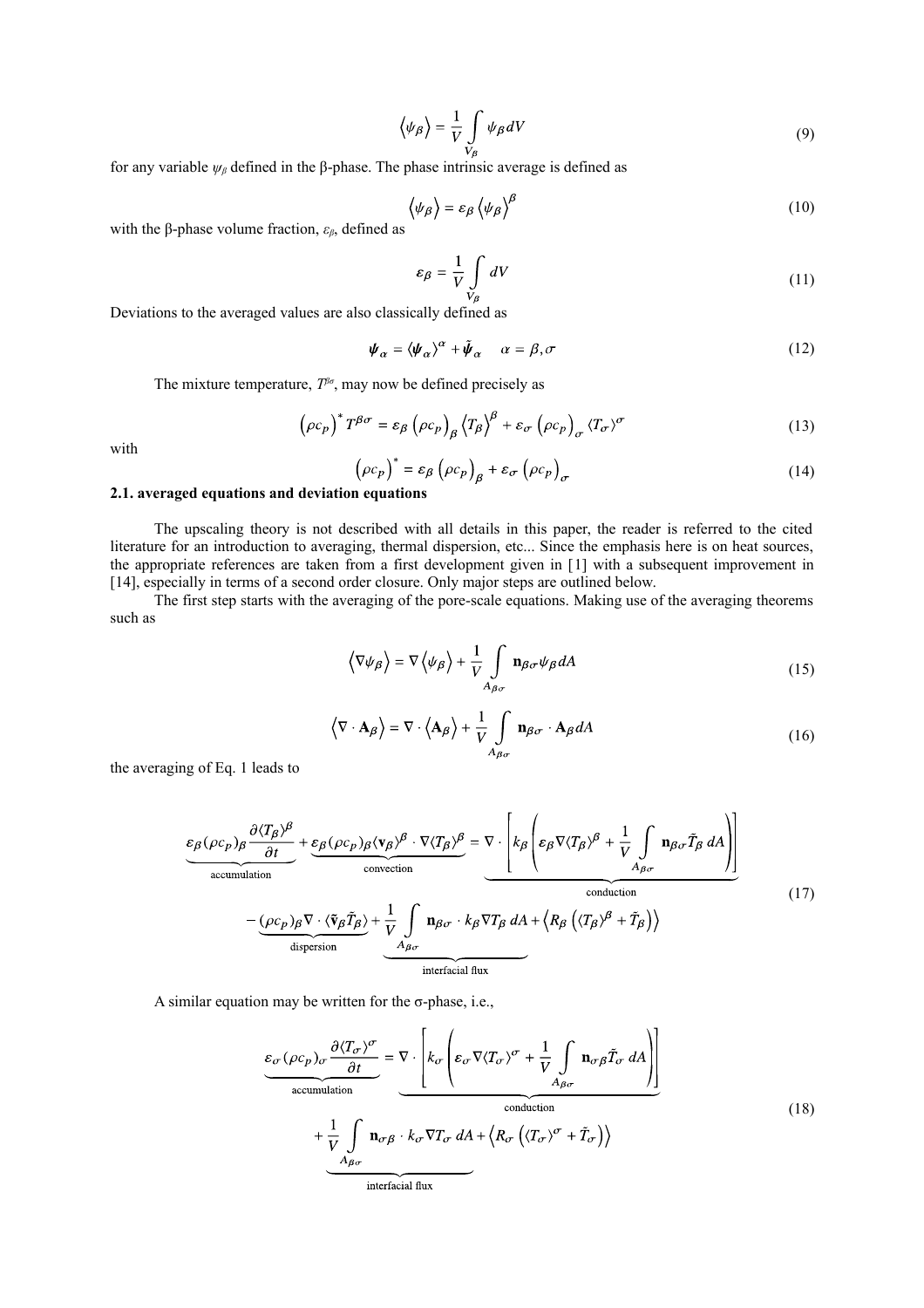The temperature deviations are solutions of the pore-scale problem transformed using the decomposition Eq. [12](#page-2-0) and subtracting the averaged equations. After some algebra, the governing equations for the deviations may be written as

$$
(\rho c_p)_{\beta} \frac{\partial \tilde{T}_{\beta}}{\partial t} + (\rho c_p)_{\beta} \tilde{\mathbf{v}}_{\beta} . \nabla < T_{\beta} >_{\beta} + (\rho c_p)_{\beta} \mathbf{v}_{\beta} . \nabla \tilde{T}_{\beta} = \nabla . (k_{\beta} \nabla \tilde{T}_{\beta})
$$
  
\n
$$
- \varepsilon_{\beta}^{-1} \nabla . \left( k_{\beta} \frac{1}{V} \int_{A_{\beta \sigma}} \mathbf{n}_{\beta \sigma} \tilde{T}_{\beta} dA \right) - \varepsilon_{\beta}^{-1} k_{\beta} \frac{1}{V} \int_{A_{\beta \sigma}} \mathbf{n}_{\beta \sigma} . \nabla \tilde{T}_{\beta} dA
$$
  
\n
$$
+ \underbrace{R_{\beta} \left( \langle T_{\beta} \rangle^{\beta} + \tilde{T}_{\beta} \right) - \left( R_{\beta} \left( \langle T_{\beta} \rangle^{\beta} + \tilde{T}_{\beta} \right) \right)^{\beta}}_{\text{source term}}
$$
\n(19)

<span id="page-3-2"></span><span id="page-3-1"></span>BC1 
$$
\tilde{T}_{\beta} = \tilde{T}_{\sigma} - \underbrace{\left(\left(T_{\beta}\right)^{\beta} - \left(T_{\sigma}\right)^{\sigma}\right)}_{\text{source term}} \quad \text{at } A_{\beta\sigma} \tag{20}
$$

BC2 
$$
- \mathbf{n}_{\beta\sigma} \cdot k_{\beta} \nabla \tilde{T}_{\beta} - \underbrace{\mathbf{n}_{\beta\sigma} \cdot k_{\beta} \nabla \left\langle T_{\beta} \right\rangle^{\beta}}_{\text{source term}} = -\mathbf{n}_{\beta\sigma} \cdot k_{\sigma} \nabla \tilde{T}_{\sigma} - \underbrace{\mathbf{n}_{\beta\sigma} \cdot k_{\sigma} \nabla \left\langle T_{\sigma} \right\rangle^{\sigma}}_{\text{source term}}
$$
\n
$$
+ \underbrace{\Omega \left( \left\langle T_{\sigma} \right\rangle^{\sigma} + \tilde{T}_{\sigma} \right)}_{\text{source term}} \quad \text{at } A_{\beta\sigma} \tag{21}
$$

$$
(\rho c_p)_{\sigma} \frac{\partial \tilde{T}_{\sigma}}{\partial t} = \nabla \cdot (k_{\sigma} \nabla \tilde{T}_{\sigma}) - \varepsilon_{\sigma}^{-1} \nabla \cdot \left( k_{\sigma} \frac{1}{V} \int_{A_{\beta\sigma}} \mathbf{n}_{\sigma\beta} \tilde{T}_{\sigma} dA \right)
$$
  

$$
-\varepsilon_{\sigma}^{-1} k_{\sigma} \frac{1}{V} \int_{A_{\beta\sigma}} \mathbf{n}_{\sigma\beta} \cdot \nabla \tilde{T}_{\sigma} dA + \underbrace{R_{\sigma} \left( \langle T_{\sigma} \rangle^{\sigma} + \tilde{T}_{\sigma} \right) - \left\langle R_{\sigma} \left( \langle T_{\sigma} \rangle^{\sigma} + \tilde{T}_{\sigma} \right) \right\rangle^{\sigma}}_{\text{source term}}
$$
\n(22)

There are several source terms in these equations that will produce deviations of the temperature fields from the averaged values. A *closure* of the coupled macro-scale and micro-scale equations will require to find an approximate expression linking the deviations to the averaged values through the source terms. The source term in Eq. [20](#page-3-2) and the first two ones in Eq. [21](#page-3-1) will lead to classical thermal dispersion, tortuosity and interphase exchange effects, which have been dealt with at length in many papers (see for instance discussion in [\[1,](#page-8-2) [14,](#page-8-1) [15\]](#page-8-0)). In this work, we focus on the impact of the heat source terms.

If the heat source terms are constant, as is the case for instance in nuclear safety problems where they are produced by radioactivity, the homogeneous source terms in the bulk equations for the deviations disappear and do not play longer a role in the closure problem while the heterogeneous term in BC2 remains. Developing the source term by a Taylor's expansion around the averaged temperature, one obtains

<span id="page-3-0"></span>
$$
R_{\alpha}(T_{\alpha}) = R_{\alpha}((T_{\alpha})^{\alpha}) + \left. \frac{\partial R_{\alpha}}{\partial T} \right|_{(T_{\alpha})^{\alpha}} \tilde{T}_{\alpha} + \cdots \tag{23}
$$

In this work, we will assume that the deviation part in Eq. [23](#page-3-0) is small compared to  $R_{\alpha}$   $(\langle T_{\alpha}\rangle^{\alpha})$ . The validity of such an assumption will depend on the process under consideration. An example can be found in [\[16\]](#page-8-15) in the case of source terms produced by an Arrhenius reaction rate. In this reference, it is shown that the above assumption works relatively well as soon as some Damköhler number remains small. Significant discrepancies arise otherwise. Neglecting higher order terms in Eq. [23](#page-3-0) leads to the following approximation

$$
R_{\alpha}(T_{\alpha}) \simeq R_{\alpha}((T_{\alpha})^{\alpha}) \quad \text{and} \quad \Omega(T_{\sigma}) \simeq \Omega((T_{\sigma})^{\sigma}) \tag{24}
$$

which is used in the further developments.

As a consequence, the only remaining source term in the closure problem due to the heat sources is the one associated to the heterogeneous source term.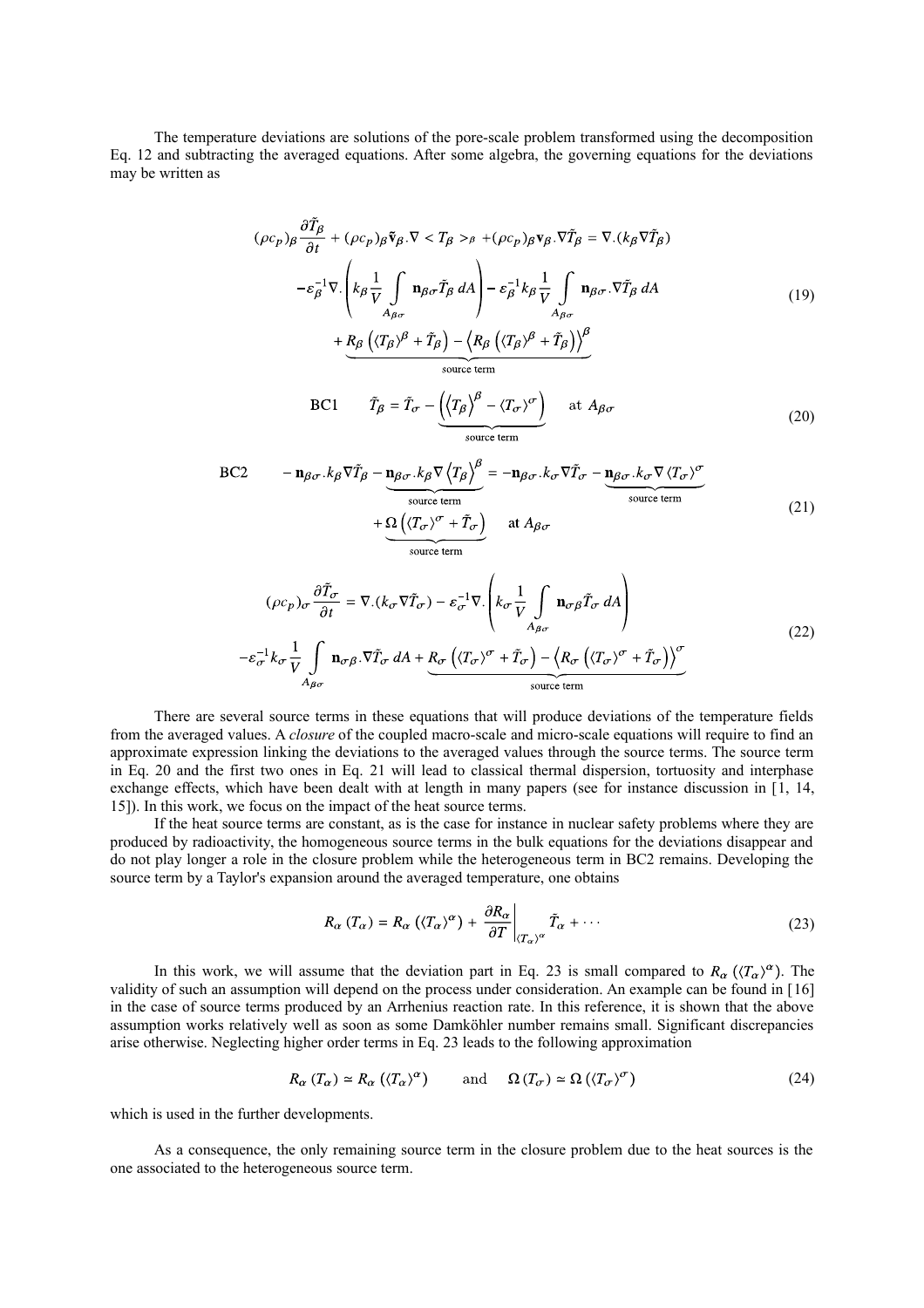#### **2.2. closure and macro-scale equations**

It is beyond the scope of this paper to discuss the various models (transient closure, hybrid models, quasisteady closure, asymptotic models, etc...) that can be developed from the averaged and deviation equations as discussed in [\[14\]](#page-8-1). Following [\[1,](#page-8-2) [14\]](#page-8-1), a quasi-steady closure (closure is intended here as an approximate solution of the coupled macro and micro-scale equations), can be developed under the following form

<span id="page-4-1"></span>
$$
\tilde{T}_{\beta} = \mathbf{b}_{\beta\beta} \cdot \nabla \langle T_{\beta} \rangle^{\beta} + \mathbf{b}_{\beta\sigma} \cdot \nabla \langle T_{\sigma} \rangle^{\sigma} - s_{\beta} \left( \langle T_{\beta} \rangle^{\beta} - \langle T_{\sigma} \rangle^{\sigma} \right) + r_{\beta} \Omega \n+ \mathbf{W}_{\beta\beta} \cdot \nabla \nabla \langle T_{\beta} \rangle^{\beta} + \mathbf{W}_{\beta\sigma} \cdot \nabla \nabla \langle T_{\sigma} \rangle^{\sigma} + \cdots
$$
\n(25)

<span id="page-4-0"></span>
$$
\tilde{T}_{\sigma} = \mathbf{b}_{\sigma\beta} \cdot \nabla \langle T_{\beta} \rangle^{\beta} + \mathbf{b}_{\sigma\sigma} \cdot \nabla \langle T_{\sigma} \rangle^{\sigma} + s_{\sigma} \left( \langle T_{\sigma} \rangle^{\sigma} - \langle T_{\beta} \rangle^{\beta} \right) + r_{\sigma} \Omega \n+ \mathbf{W}_{\sigma\beta} \cdot \nabla \nabla \langle T_{\beta} \rangle^{\beta} + \mathbf{W}_{\sigma\sigma} \cdot \nabla \nabla \langle T_{\sigma} \rangle^{\sigma} + \cdots
$$
\n(26)

where second order terms have been kept. The mapping variables, i.e.,  $\mathbf{b}_{\beta\beta}$ ,  $\mathbf{b}_{\beta\sigma}$ , etc..., obey governing equations which realize an approximate solution of the coupled macro micro-scale system of equation. The first three terms in Eqs. [25](#page-4-1) and [26](#page-4-0) corresponds to the classical theory for the first order two-temperature model and will not be discussed here. The reader can refer to [\[6\]](#page-8-10) for resolution of the three corresponding closure problems and calculations of the related effective properties, i.e., thermal dispersion tensors, heat exchange coefficient, etc... The other terms are not "traditional" and represent the contribution of the heterogeneous source, which will be discussed later, and of second order terms.

The resulting macro-scale equations are obtained by substituting Eqs. [25](#page-4-1) and [26](#page-4-0) into Eqs. [17](#page-2-2) and [18.](#page-2-1) One obtains

$$
\varepsilon_{\beta} \left( \rho c_{p} \right)_{\beta} \frac{\partial \left\langle T_{\beta} \right\rangle^{\beta}}{\partial t} + \left( \rho c_{p} \right)_{\beta} \left\langle \mathbf{v}_{\beta} \right\rangle \cdot \nabla \left\langle T_{\beta} \right\rangle^{\beta} - \mathbf{u}_{\beta\beta} \cdot \nabla \left\langle T_{\beta} \right\rangle^{\beta} - \mathbf{u}_{\beta\sigma} \cdot \nabla \left\langle T_{\sigma} \right\rangle^{\sigma} =
$$
\n
$$
\nabla \cdot \left( \mathbf{K}_{\beta\beta}^{*} \cdot \nabla \left\langle T_{\beta} \right\rangle^{\beta} + \mathbf{K}_{\beta\sigma}^{*} \cdot \nabla \left\langle T_{\sigma} \right\rangle^{\sigma} \right) - h_{2eq} \left( \left\langle T_{\beta} \right\rangle^{\beta} - \left\langle T_{\sigma} \right\rangle^{\sigma} \right)
$$
\n
$$
+ a_{\nu} \xi \Omega \left( \left\langle T_{\sigma} \right\rangle^{\sigma} \right) + \varepsilon_{\beta} R_{\beta} \left( \left\langle T_{\beta} \right\rangle^{\beta} \right)
$$
\n(27)

$$
\varepsilon_{\sigma} \left( \rho c_{p} \right)_{\sigma} \frac{\partial \left\langle T_{\sigma} \right\rangle^{\sigma}}{\partial t} - \mathbf{u}_{\sigma\beta} . \nabla \left\langle T_{\beta} \right\rangle^{\beta} - \mathbf{u}_{\sigma\sigma} . \nabla \left\langle T_{\sigma} \right\rangle^{\sigma} = \nabla \left( \mathbf{K}_{\sigma\beta}^{*} . \nabla \left\langle T_{\beta} \right\rangle^{\beta} + \mathbf{K}_{\sigma\sigma}^{*} . \nabla \left\langle T_{\sigma} \right\rangle^{\sigma} \right) - h_{2eq} \left( \left\langle T_{\sigma} \right\rangle^{\sigma} - \left\langle T_{\beta} \right\rangle^{\beta} \right) + a_{\nu} (1 - \xi) \Omega \left( \left\langle T_{\sigma} \right\rangle^{\sigma} \right) + \varepsilon_{\sigma} R_{\sigma} \left( \left\langle T_{\sigma} \right\rangle^{\sigma} \right)
$$
\n(28)

In these macro-scale equations, the effective parameters are calculated from the mapping variables. For instance, the exchange coefficient is expressed as

$$
h_{2eq} = \frac{1}{V} \int_{A_{\beta\sigma}} \mathbf{n}_{\beta\sigma} \cdot k_{\beta} \nabla s_{\beta} dA
$$
 (29)

The macro-scale terms associated to the homogeneous heat source terms are simply the pore-scale function calculated at the average temperature weighted by the phase volume fraction. This is a consequence of neglecting high non-linearities as shown in Eq. [23.](#page-3-0) On the contrary, the heterogeneous heat source term is not entirely affected to a particular phase equation but, instead, has to be distributed between the two phase macroscale equations. This is achieved through the introduction of a distribution coefficient which can be calculated from the pore-scale properties by solving the following closure problem:

$$
\rho_{\beta}c_{p\beta}\mathbf{v}_{\beta}\cdot\nabla r_{\beta}=k_{\beta}\nabla^{2}r_{\beta}-a_{v}\varepsilon_{\beta}^{-1}\xi_{\beta}\,,\quad\text{in }V_{\beta}\tag{30}
$$

 $\mathbf{n}_{\beta\sigma} \cdot k_{\beta} \nabla r_{\beta} = \mathbf{n}_{\beta\sigma} \cdot k_{\sigma} \nabla r_{\sigma} + 1$ , at  $A_{\beta\sigma}$  $BC1$ (31)

<span id="page-4-2"></span>BC2 
$$
r_{\beta} = r_{\sigma}
$$
, at  $A_{\beta\sigma}$  (32)

$$
0 = k_{\sigma} \nabla^2 r_{\sigma} - a_V \varepsilon_{\sigma}^{-1} \xi_{\sigma} , \quad \text{in } V_{\sigma}
$$
 (33)

$$
r_{\beta}(\mathbf{r} + \ell_i) = r_{\beta}(\mathbf{r}), \quad r_{\sigma}(\mathbf{r} + \ell_i) = r_{\sigma}(\mathbf{r}), \quad i = 1, 2, 3
$$
 (34)

$$
\langle r_{\beta} \rangle^{\beta} = 0 , \qquad \langle r_{\sigma} \rangle^{\sigma} = 0 \tag{35}
$$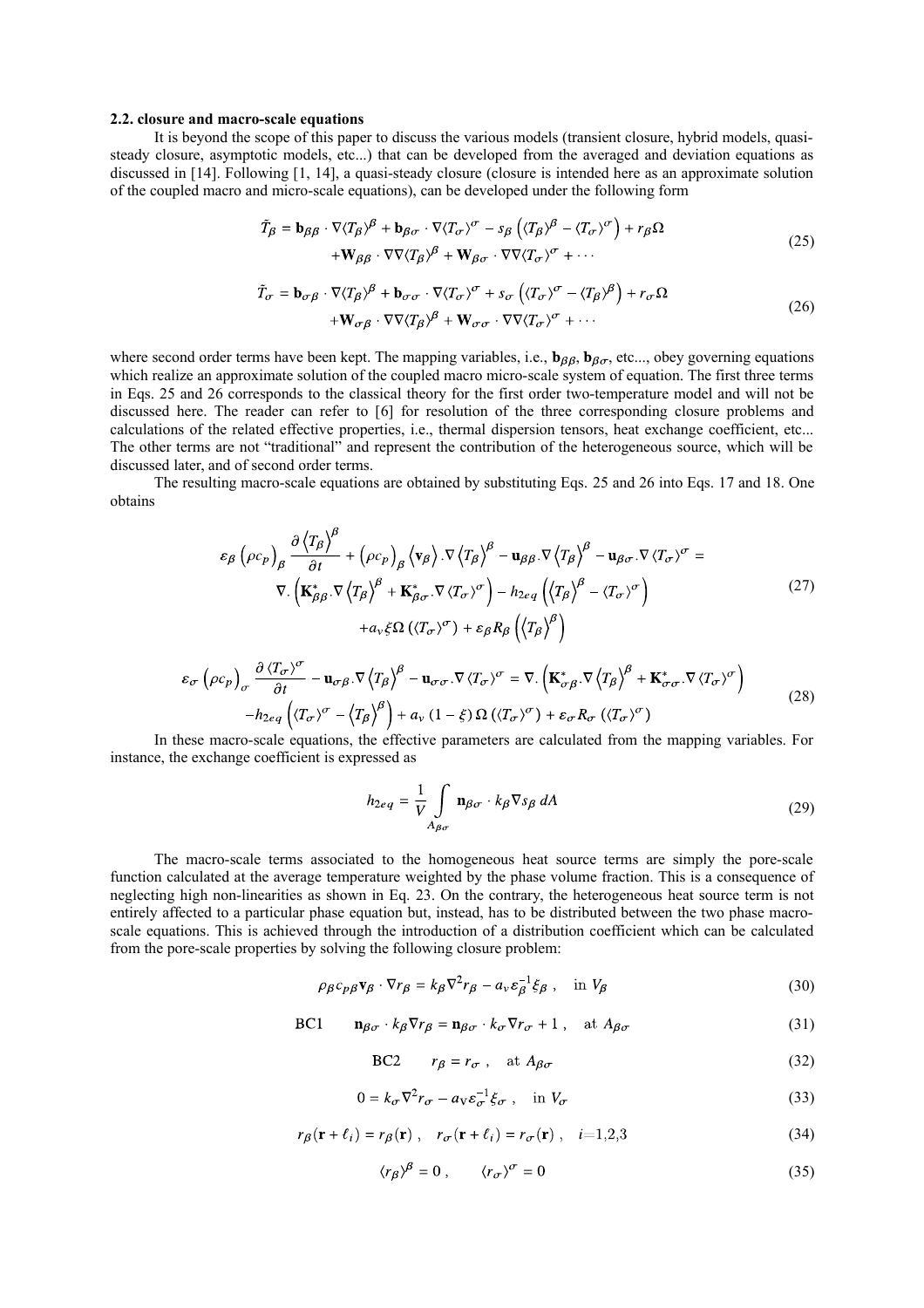where the distribution coefficient  $\xi$  is given by

$$
\xi = \xi_{\beta} = \frac{1}{A_{\beta\sigma}} \int_{A_{\beta\sigma}} \mathbf{n}_{\beta\sigma} \cdot k_{\beta} \nabla r_{\beta} dA , \qquad \xi_{\sigma} = 1 - \xi_{\beta} = \frac{1}{A_{\sigma\beta}} \int_{A_{\sigma\beta}} \mathbf{n}_{\sigma\beta} \cdot k_{\sigma} \nabla r_{\sigma} dA
$$
(36)

In the next section, some properties of this distribution coefficient are discussed.

# **3. Applications: the distribution coefficient**

In this section, the closure problem for the heterogeneous heat source term is solved for various porescale geometry and physical parameters. Then, a 0D macro-scale problem is solved to emphasize some peculiar features of this heat distribution problem.

#### **3.1. Results for the distribution coefficient**

The closure problem expressed by Eqs. [30](#page-4-2) through [36](#page-5-1) has been solved analytically for stratified unit cells and 2D ou 3D simple unit cells[\[14\]](#page-8-1). In this paper, results are presented for a more realistic porous medium obtained from x-ray tomography [\[1\]](#page-8-2).

In the case of a stratified unit cell such as the one represented Figure [2a](#page-5-0), the distribution coefficient can be obtained analytically. Its value does not depend on the velocity and is given by

<span id="page-5-1"></span>
$$
\xi = \frac{\varepsilon_{\sigma} k_{\beta}}{\varepsilon_{\sigma} k_{\beta} + \varepsilon_{\beta} k_{\sigma}} \tag{37}
$$

An example of calculation of the distribution coefficient in the case of more complex unit cells is provided below. The pore-scale geometry is taken from an X-ray microtomograph and the solid phase indicator is represented Figure [2b](#page-5-0).



The evolution of the distribution coefficient as a function of the thermal conductivity ratio is provided Figure [3](#page-6-1) for three different unit cells (UC). They all have the same general trend:

<span id="page-5-0"></span>
$$
\lim_{k_r \to -\infty} \xi = 1 \qquad ; \qquad \lim_{k_r \to \infty} \xi = 0 \qquad \text{with } k_r = k_{\sigma} / k_{\beta} \tag{38}
$$

In other words, the heterogeneous heat source has the tendency to be distributed towards the most conductive phase. If the practical problem under consideration involves a highly conductive solid phase, which is the case for instance in metallic catalytic porous burners, the heat source is affected to the σ-phase equation, which is the *common engineering practice*. In between these two limits, the detailed variation depends on the pore-scale geometry. The results emphasize the fact that the resulting distribution coefficient value is very sensitive to the pore-scale geometry and cannot be predicted accurately from results for simple unit cells.

The impact of the velocity field has been studied in [\[14\]](#page-8-1). Results for simple 2D unit cells are provided Figure [4.](#page-6-0) The Péclet number is defined as

$$
\text{Pe} = \frac{\left(\rho c_p\right)_{\beta} \left\langle v_{\beta}\right\rangle^{\beta} l_c}{k_{\beta}}
$$
\n(39)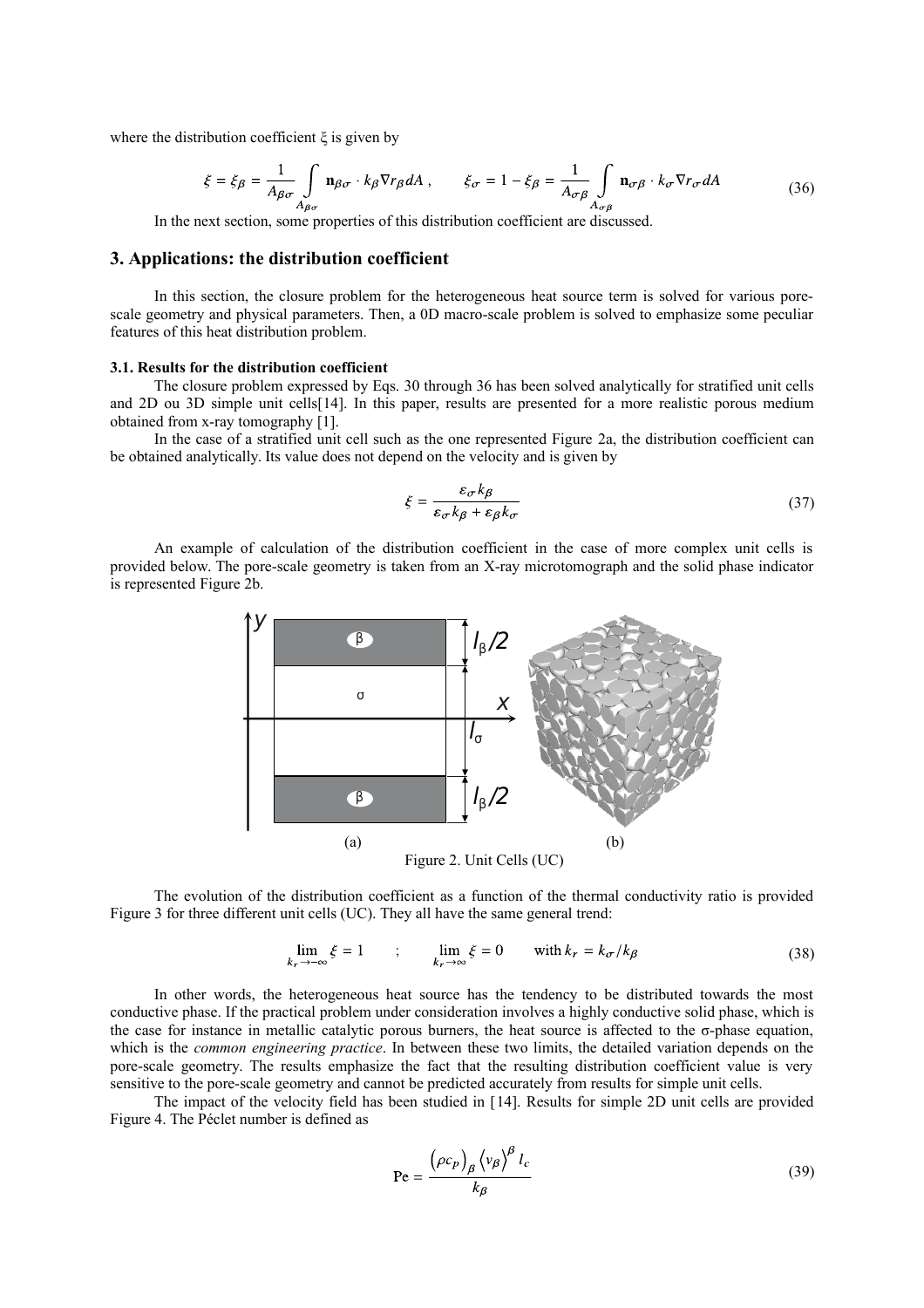where  $l_c$  is the array unit vector length (very close here to the grain diameter). The results show a transition regime for Pe between 1 and 100 in between two constants for Pe  $\rightarrow$  0 and Pe  $\rightarrow \infty$ . In the range of explored values, the distribution coefficient varies between 10 to 20%, which is less significant than the influence of the thermal conductivity ratio.



<span id="page-6-1"></span>Figure 3. Distribution coefficient as a function of  $k_{\sigma}/k_{\beta}$  (Strat.=stratified UC; FVM=Cubic Centered; Image=Xray tomography)



<span id="page-6-0"></span>Figure 4. Distribution coefficient as a function of the Péclet number for two types of arrays of cylinders and various values of the thermal conductivity ratio.

# **3.2. Influence of the distribution coefficient on the temperature difference**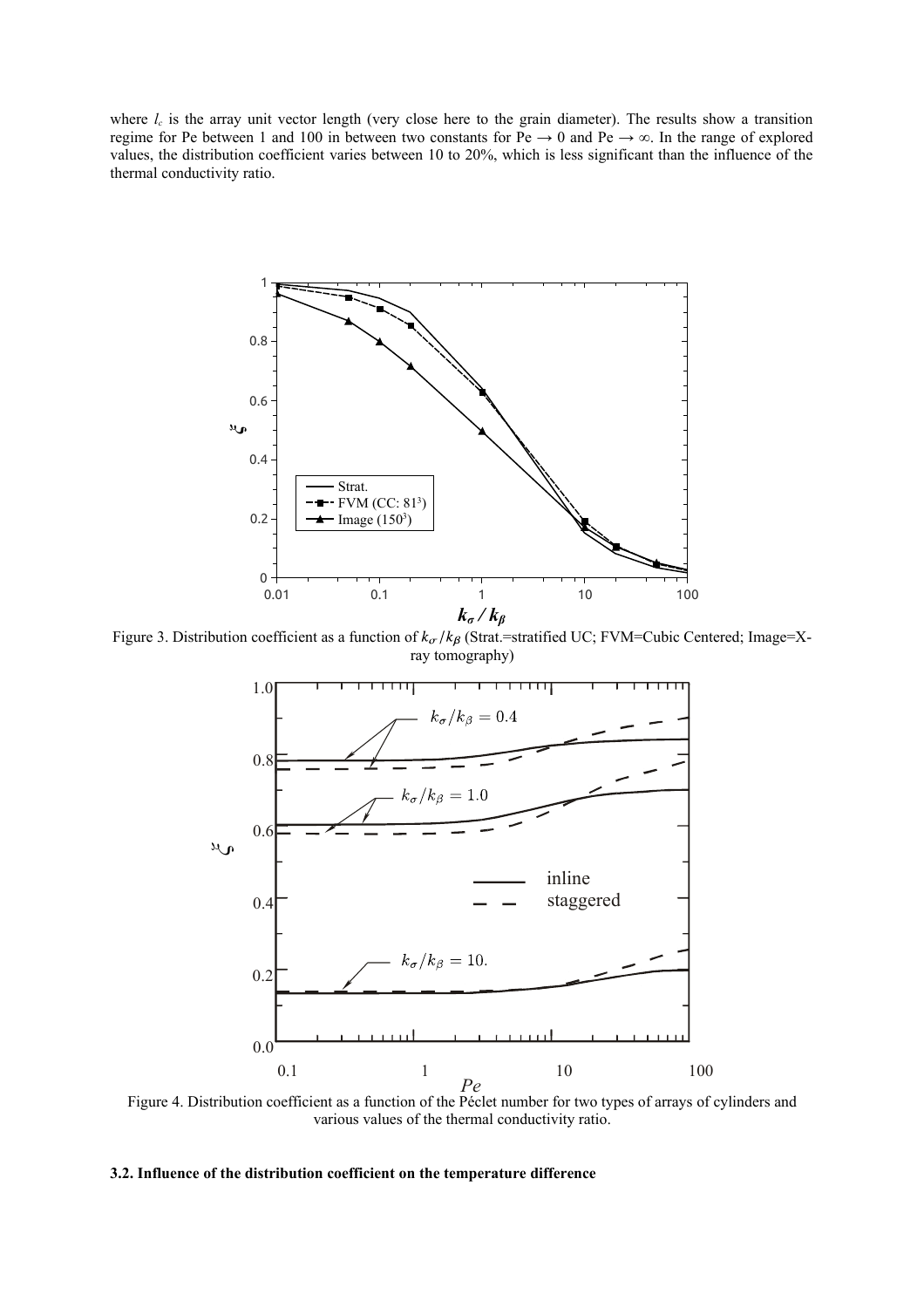Another common sense view of the problem is that the hottest phase, macroscopically speaking, is the one with the larger diffusivity. Let us explore that notion by looking at the following macro-scale 0D problem.

$$
\varepsilon_{\beta} \left( \rho c_{p} \right)_{\beta} \frac{\partial \left\langle T_{\beta} \right\rangle^{\beta}}{\partial t} = -h_{2eq} \left( \left\langle T_{\beta} \right\rangle^{\beta} - \left\langle T_{\sigma} \right\rangle^{\sigma} \right) + a_{\nu} \xi \Omega \tag{40}
$$

$$
\varepsilon_{\sigma} \left( \rho c_p \right)_{\sigma} \frac{\partial \left\langle T_{\sigma} \right\rangle^{\sigma}}{\partial t} = -h_{2eq} \left( \left\langle T_{\sigma} \right\rangle^{\sigma} - \left\langle T_{\beta} \right\rangle^{\beta} \right) + a_v \left( 1 - \xi \right) \Omega \tag{41}
$$

IC  $\langle T_{\beta} \rangle^{\beta} = \langle T_{\sigma} \rangle^{\sigma} = 0$ (42)

Solving analytically this problem, it can be shown that, after a transient behavior, the two macro-scale temperatures increase with time but the temperature difference is constant and given by

$$
\lim_{t \to \infty} \left( \left\langle T_{\beta} \right\rangle^{\beta} - \left\langle T_{\sigma} \right\rangle^{\sigma} \right) = \frac{\xi \varepsilon_{\sigma} \left( \rho c_{p} \right)_{\sigma} - (1 - \xi) \varepsilon_{\beta} \left( \rho c_{p} \right)_{\beta}}{h_{2eq} \left( \varepsilon_{\sigma} \left( \rho c_{p} \right)_{\sigma} + \varepsilon_{\beta} \left( \rho c_{p} \right)_{\beta} \right)} a_{\nu} \Omega \tag{43}
$$

and the condition for obtaining a zero difference is

<span id="page-7-0"></span>
$$
\xi = \frac{\varepsilon_{\beta} (\rho c_p)_{\beta}}{\varepsilon_{\sigma} (\rho c_p)_{\sigma} + \varepsilon_{\beta} (\rho c_p)_{\beta}}
$$
(44)

In order to better understand the implications, let us consider the case of the stratified material represented Figure [2.](#page-5-0) Solving analytically the closure problem in that case gives

$$
\frac{h_{2eq} \left(l_{\beta} + l_{\sigma}\right)^2}{k_{\beta}} = \frac{12 \left(\frac{k_{\sigma}}{k_{\beta}}\right)}{\varepsilon_{\sigma} + \varepsilon_{\beta} \frac{k_{\sigma}}{k_{\beta}}}
$$
(45)

and

$$
\xi = \frac{\varepsilon_{\sigma} k_{\beta}}{\varepsilon_{\sigma} k_{\beta} + \varepsilon_{\beta} k_{\sigma}}\tag{46}
$$

The condition Eq. [44](#page-7-0) gives

$$
\left\langle T_{\beta}\right\rangle^{\beta} - \left\langle T_{\sigma}\right\rangle^{\sigma} = 0 \Rightarrow \frac{k_{\sigma}}{\varepsilon_{\sigma}^{2} \left(\rho c_{p}\right)_{\sigma}} = \frac{k_{\beta}}{\varepsilon_{\beta}^{2} \left(\rho c_{p}\right)_{\beta}} \tag{47}
$$

We see that, if the volume fractions are the same, the change in the sign of the temperature difference occurs indeed when the diffusivities are equal. However, this is no longer true for different volume fractions. In fact, the material with the lowest diffusivity can have a higher averaged temperature if it is thin enough to catch up with the thicker phase! This is another feature, apparently counter intuitive, of this heterogeneous heat source problem.

#### **Conclusion**

The introduction of heat source terms in macro-scale equations in the case of local non-equilibrium models requires the resolution of more complex closures. An example is provided in this paper in the case of a quasi-steady closure which generally leads to the classical two-temperature model. This model is modified here with the introduction of a distribution coefficient which insert a portion of the heterogeneous heat source into the each macro-scale phase equation. This coefficient varies rapidly for thermal conductivity ratios between 0.01 and 100, and the value is relatively sensitive to the pore-scale geometry as emphasized by the calculations on simple unit cells and also on a tomographic image.

This concept has already been used in various contexts: for instance for heat sources coming from Arrhenius reactions [\[16\]](#page-8-15), for a local non-equilibrium heat transfer model including radiative heat transfer [\[17\]](#page-8-16). It proved very useful, which suggests that improvements should be sought in various different directions: higher order closures for non-linear systems, multi-physic coupling, etc...